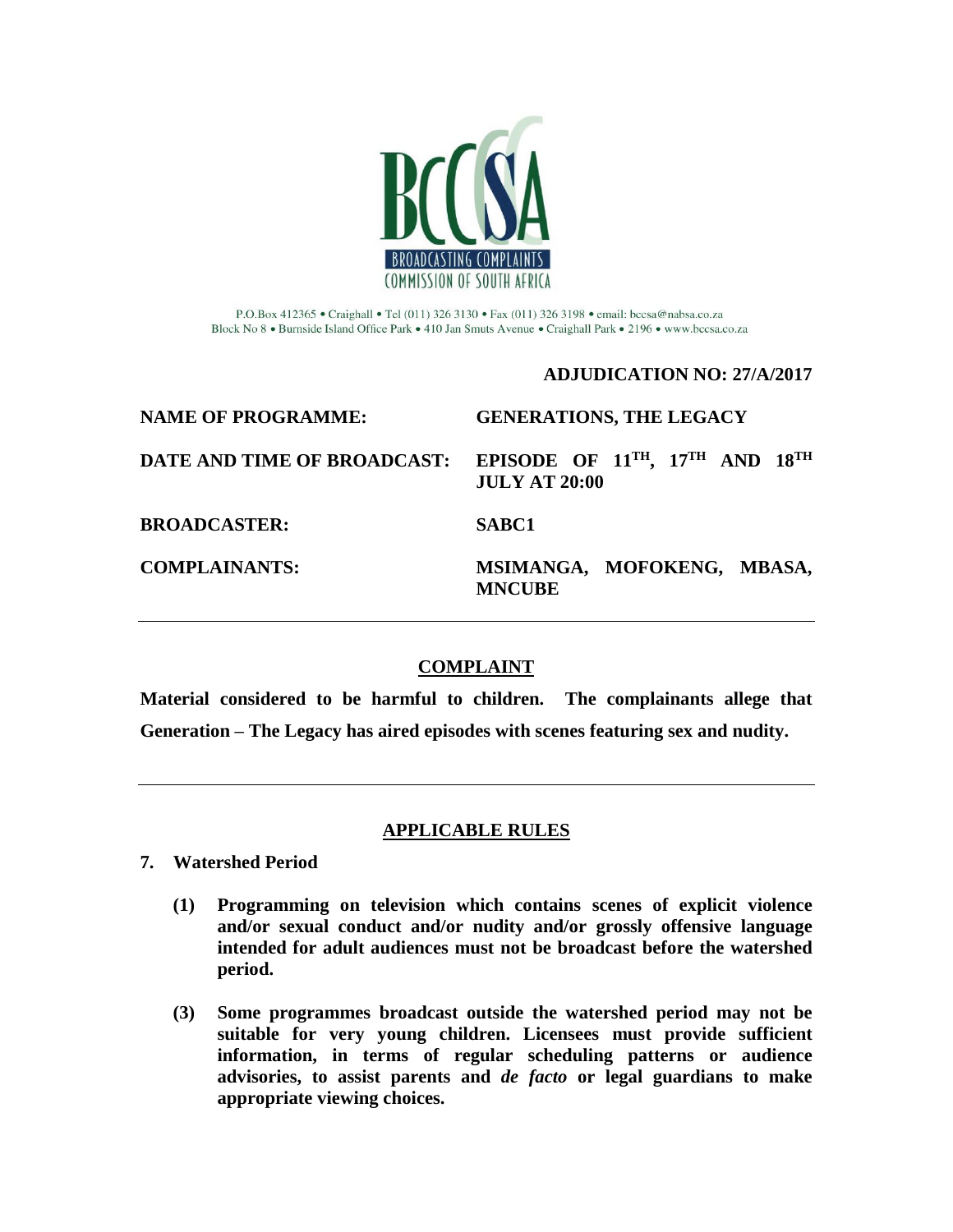## **ADJUDICATION**

[1] The Registrar received several complaints regarding the Smanga and Tshidi storyline in the programme Generations Legacy. The Complainants are of the opinion that recent episodes contained explicit sex, pornography, soft porn, unacceptable kissing and sex sounds. The programme is broadcast at 20:00 and should be moved to a later timeslot or removed.

## [2] **The complaints read as follows: was formulated as follows:**

**Msimanga: "**I wasn't aware of the procedure that should be followed when making a complaint but its not a problem. Channel:SABC1, Soapie: Generations The Legacy@8pm - Episodes: I obviously dont have the exact dates when the episodes were aired but I can recall the scenes & characters in question.

-Nolwazi in lingerie waiting for Fana

-lucy and Mrekza in bed all the time when they were still in a relationship -Namhla stripping naked to get into the air vents

-Almost everyday Smanga and Tshidi are making love..almost all their scenes they are in bed having sex,or stripping off their clothes..kissing and moaning...I mean the amount of sexual scenes on Generations is just absurd.

-The most recent was aired yesterday ,11 July 2017, The models parading in sexy lingerie and as usual Smanga and Tshidi at it again...the whole episode is concentrated on sex and nudity...

I speak on behalf of a number of parents whom I have had this conversation with, its not a crime or a bad thing to have kissing scenes and cuddling in bed...its how often its done and how intense it is that counts..The way sex and nudity is portrayed on Generations really has an impact on our kids. Its so intense and the moaning sounds they make just makes it seem exciting and our kids watching that are driven to want to experience the act...no wonder why 10 year olds are raping 6 yr olds..

As a parent I can restrict my kids from watching at night but its a waste of time because the soapie repeats everning morning at 09am on SABC1.

The soapie is suitable for adult viewing and should be moved to a late at night time slot and not repeat in the mornings OR reduce sexual scenes and nudity..I am a big and loyal fan of Generations and it was never this sexual....I suppose they're trying to get more adult viewers but its at the expense of our teenagers..There are many soapies doing very well and they go through many episodes without even a kissing scene.

The soapie is appropriate for adults..not kids..it should be rated PG 18,nudity,sex...Back then we would watch it as a family with my kids..lately I have had to change that.

Hopefully something will be done about this...lets not promote inappropriate behaviours in our kids."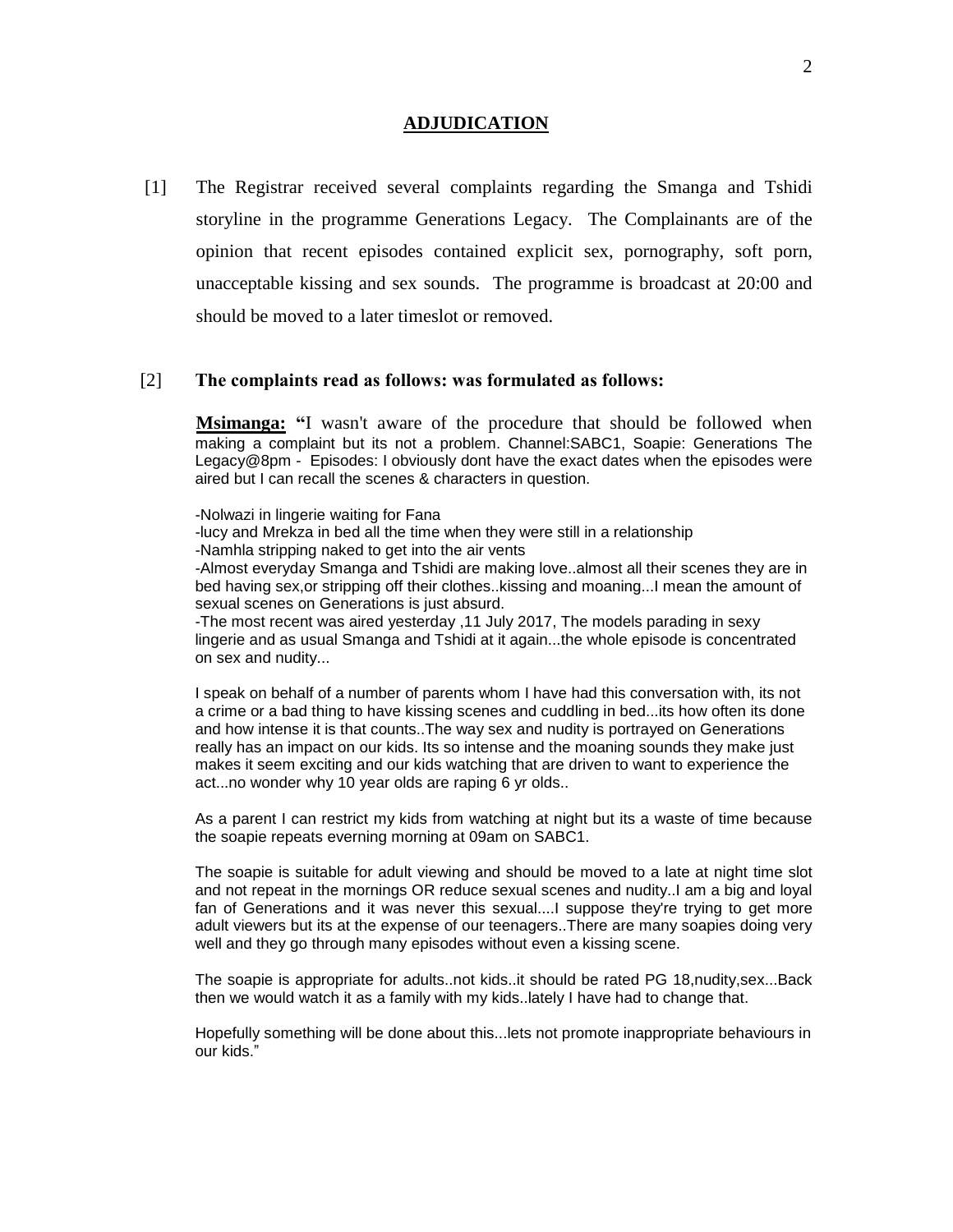**Mofokeng:** "Am writing this as a parent of a 5 years and 8 years old boys. Yesterday (11 July) towards the end of the above drama as a parent I saw the interaction between Smanga and Tshidi as something offending to the boys. I the process Smanga was visualising or thinking about something that he did with Thabi sometime ago, and this as well was not right. The boys wanted to know why is the lady tied the bed and if Smanga is going to burn her with a candle.

Can you please look at this and assess if this is correct to be viewed at that time of the evening when the kids are still watching TV.

Thanking you in advance. Every time you see Smanga and Tshidi they start kissing and making those noises, pushing each other on top of tables and sofas. Undressing each other, the scene of Thabi being tied up to the bed with a red bra and red panties tossing and mourning. You know we enjoy the Inter action of people like Tau and his lady friends, or Thandaza and Ranthomeng(Mavhango) you will never see this adults kissing like they are from prison."

**Mabasa:** "I thank you for taking your time to review my complaint. I was watching Generations the Legacy on this Date: 11/July/2017 or 11/07/2017 Time: 20:00.

The drama was having too much sexual practice which is more like we are watching adult movies. The story actually shows sexual practice at a high degree during the time when children are awake and watching. It is painful what this story is feeding our younger sisters and brothers and children, and we wonder why there is children pornography trending everyday on Twitter and children raping children.

I strongly believe this will be reviewed for the future of the generation that television is building through this drama. May this be a concern to everyone who really cares about the state of the mindset of their children. Thank you so much for reviewing my concern."

**Mncube: "**I am writing this email disgusted.The content that is being broadcasted on Generations the legacy ( Sabc1 weekdays at 8pm ) , Is indecent and contradicts their PG (While there is Nudity and S ) restrictions.They have intensive sex scenes and we watch the soapier with kids and parents.The Broadcast was on Monday 17 July 2017 and 18 July 2017 . They have scenes where by the are kissing which is put in our faces, they make sex sound .

I kindly ask that they age restriction be changed or the soapier removed for it doesn't satisfy us as the viewers.We feel harassed at our own homes.I would also like an apology. I am disgusted i have even sworn never to watch the soapier ever again .

Please intervene we cannot take this anymore.I have had it .Your immediate assistance will be highly appreciated."

#### [3] **The Respondent**'**s argued as follows:**

#### "**BCCSA COMPLAINT: PAMELA MSIMANGA & MPHO MOFOKENG – SABC 1 – GENERATIONS THE LEGACY - 20:00 - 11.07.2017**

In respect of the above-mentioned matter, please find our comments as follows: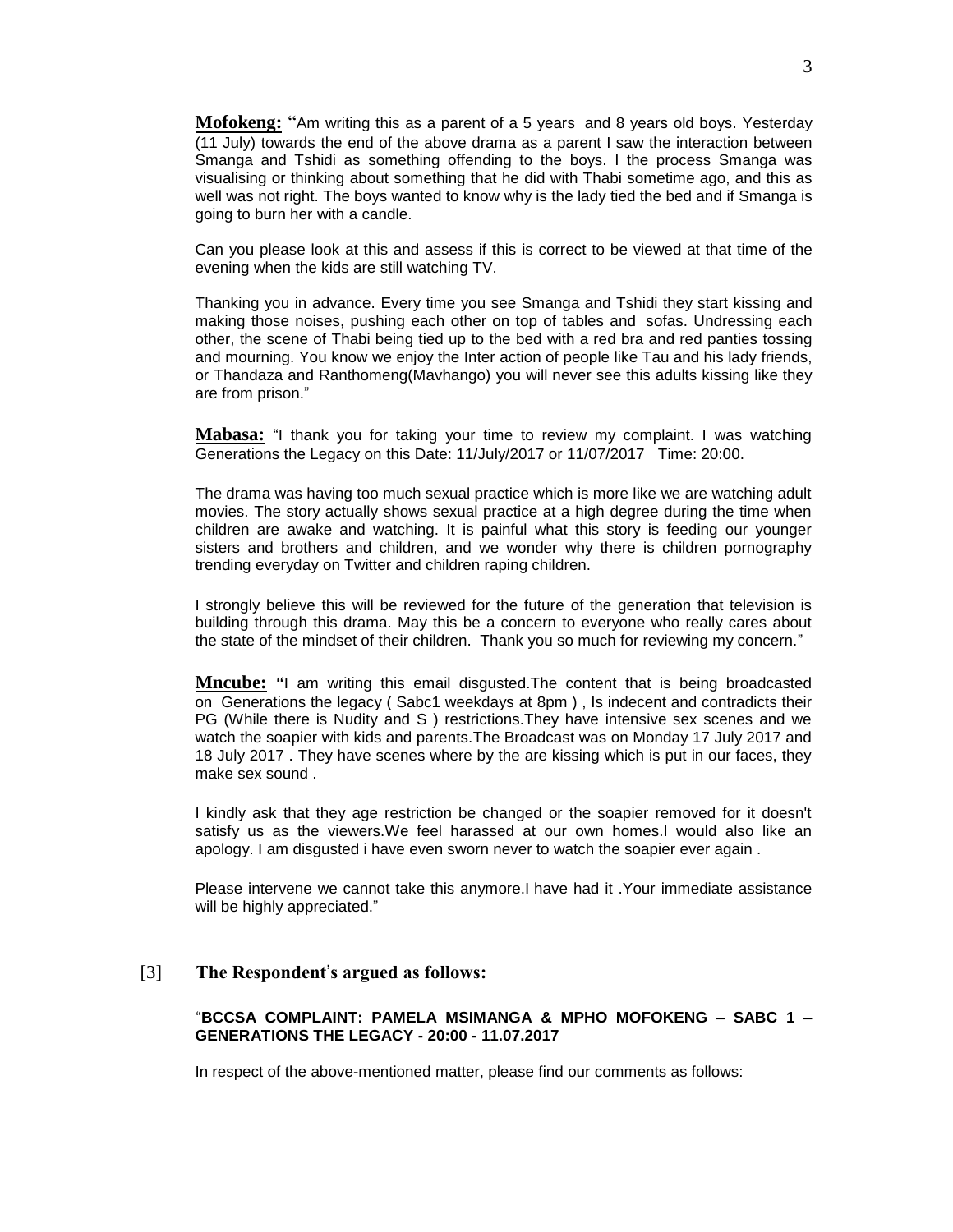- 1. The SABC would like to reiterate that Generations The Legacy is a soap opera. As per the nature of soapies, deals with lots of themes such as relationships, romance, intimacy secrecy, betrayal, love triangles, crime and suspense hence the episodes capture the audience through the eyes of the characters and where they are in their journey of life, be it good or bad.
- 2. It is not true that the episode aired on 11 July 2017, the whole episode was concentrated on sex and nudity. In the quoted scene, the models were at a photo shoot which is how they would dress given the brief and some models had gowns wrapped around them waiting their photo-shoot. There is no clause in the BCCSA Code that suggests that models should not be shown on television in their swim suits. The context itself did not relate to sexual conduct. In the second scene referred to by the complainant, Tshidi and Smanga are involved in what could be regarded as an intimate scene leading to suggestive sex.
- 3. In the 'sex' scene at the end of the episode, the sex is implied. There is flirtation, but the characters are clothed, there is no 'sex'. The flashback in this final scene has aired before and it was also implied sex. The episode in question had a PG 13 advisory.
- 4. The nature of daily drama is that out characters are clothed and every now and then it is necessary for sex to be implied in certain scenes when the story requires it. We are not at all trying to gain viewers by having romance scenes on the show as its part of soapie themes.
- 5. The same BCCSA Code that the SABC subscribes to, applies whether it is morning or evening.

We submit that there was no contravention of the Code."

## **EVALUATION**

- [4] The BCCSA received about 160 complaints regarding some episodes of Generations – The Legacy. Only four of the Complainants were prepared to reduce their complaints to writing.
- [5] The common theme of these complaints is that Generations The Legacy has many scenes /episodes which depict suggestive sexual encounters during times when children are also watching the soapie.
- [6] This soapie is shown outside the watershed period: It is shown at 20h00 20h30; repeated the following day at 09h00; and also repeated during the weekend's Omnibus on Saturday at 09h00.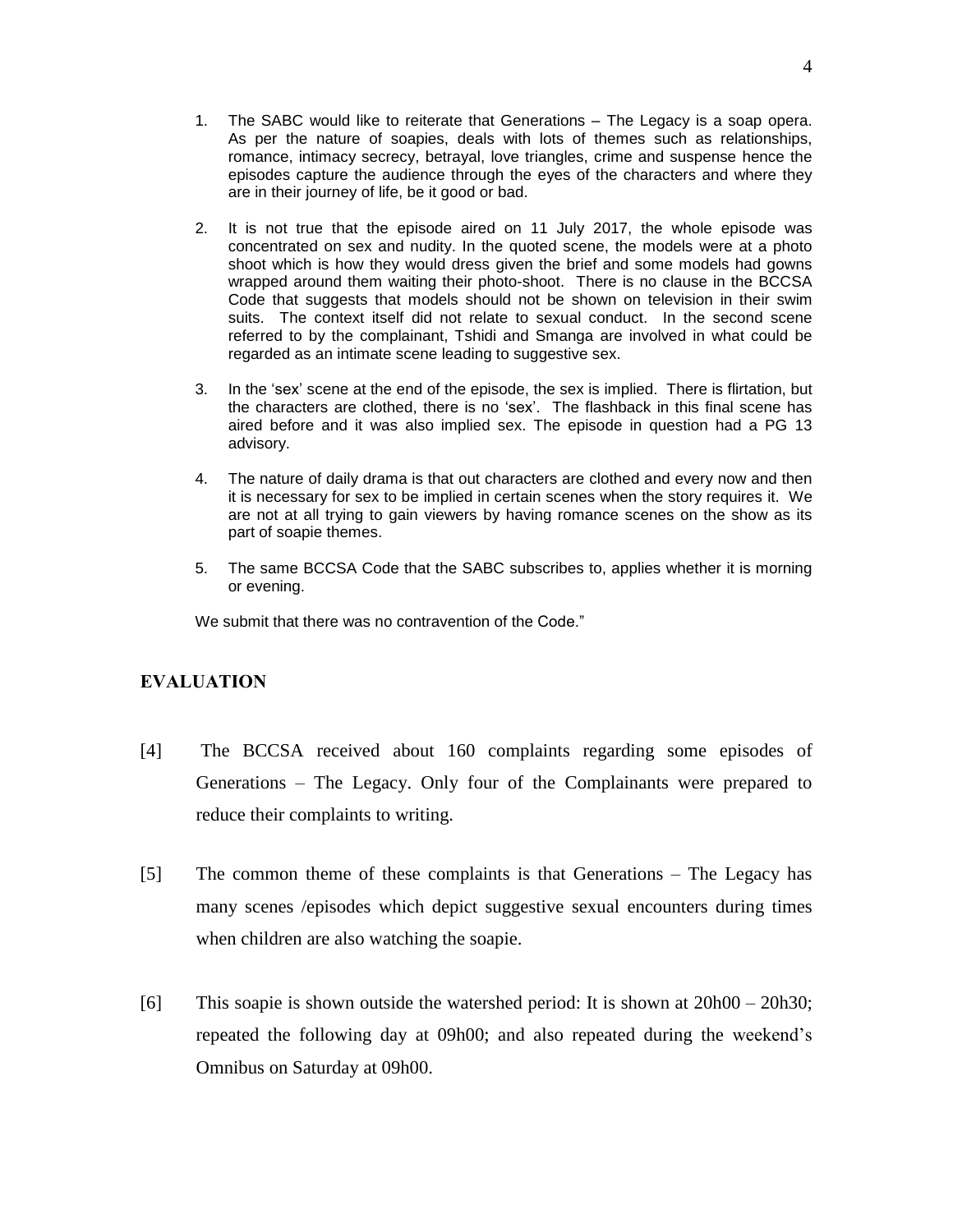- [7] The most contentious episodes / scenes seem to have taken place on the following dates: 11, 14, 17, 18 July 2017.
- [8] The scenes which attracted more criticism were those involving Nolwazi and Mazwi, Smanga and Thabi, and Smanga and Tshidi.
- [9] There were also comments about Mrekza and Lucy always being in bed in most of the episodes where their relationship features.
- [10] There are also some complaints about models dressed in bikinis.
- [11] Some of those complaining suggested that the amount of sexual conduct on Generations – The Legacy is so much that this soapie must either be moved to a later time slot during the watershed period, contain an age limit of 18, or simply be completely removed from SABC1.

# **The Code of Conduct For Free-To-Air Broadcasting Services has important provisions:**

- [12] The watershed period for free-to-air television broadcasting service licencees is between 21h00 and 05h00. This implies all the Generations – The Legacy flightings take place outside the watershed period, which means at times when many children are still watching TV.
- [13] Clause 7(1) states that programming on television which contains scenes of explicit violence and /or sexual conduct and / or nudity and / or grossly offensive language intended for adult audiences must not be broadcast before the watershed period. The question to be asked is whether any of the scenes being complained of were showing explicit sexual conduct? The answer is NO. It is, however, conceded that most of the scenes complained of involving Nolwazi and Mazwi, Smanga and Thabi, and Smanga and Tshidi do test the thin line between suggestive sex and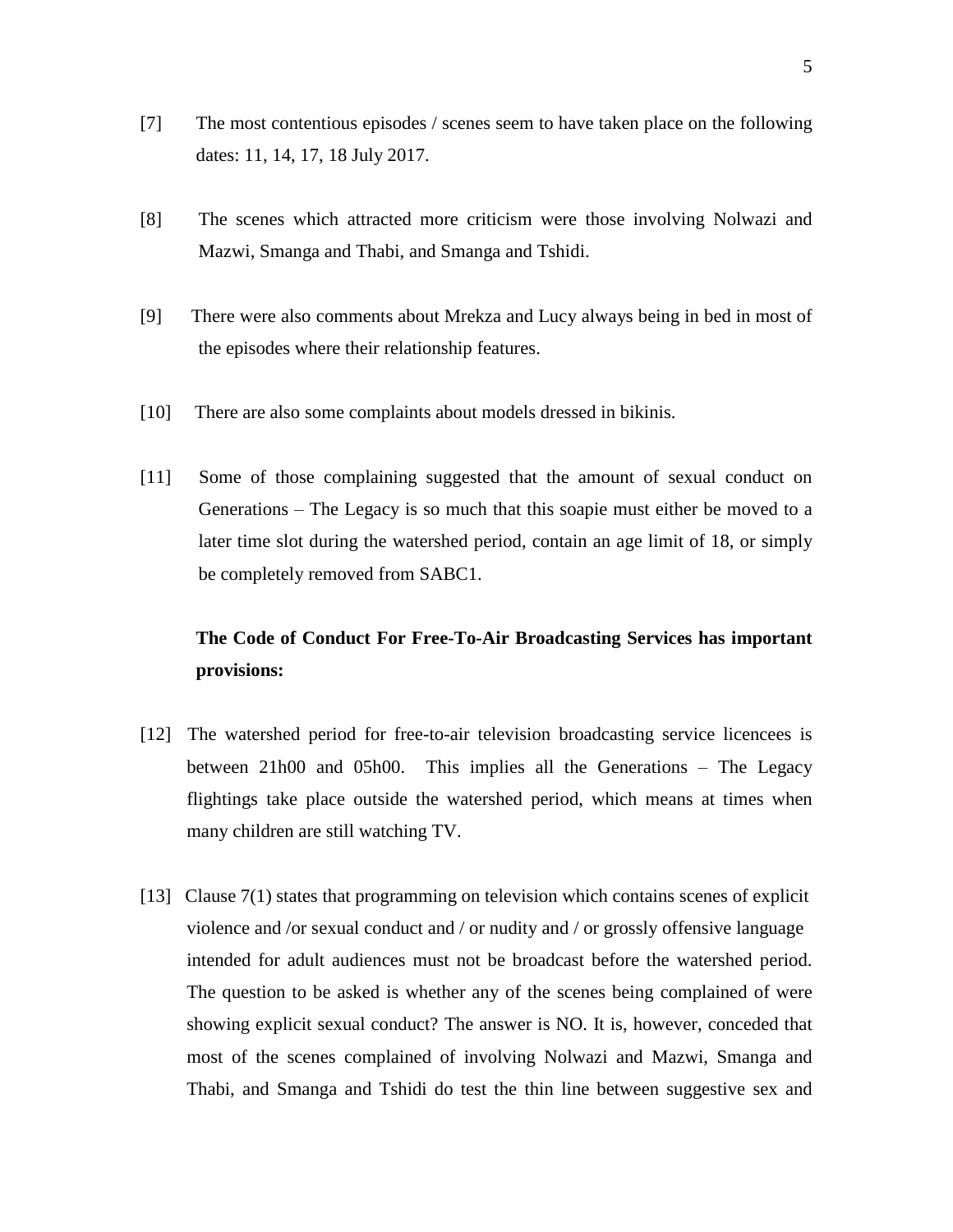explicit sex. The groaning kisses and / or systematic removal of clothing do also test the thin line between suggestive sex and explicit sex.

- [14] The scenes involving models in bikinis and / or removing gowns to show their bikinis cannot however be regarded as sexually suggestive, as this is a normal occurrence in the modelling world, and models are always associated with bikinis and bras in public.
- [15] No video could be found to support any contention that scenes involving Mrekza and Lucy in bed contained any sexually suggestive conduct.
- [16] By the same token, the scene involving Namhla taking off her clothes in order to go through the ventilation is not in any way in bad taste; and has no sexual connotations.
- [17] Clause 7(3) states that some programmes broadcast outside the watershed period may not be suitable for young children. In cases such as these, licensees must provide sufficient information, in terms of regular scheduling patterns or audience adversaries, to assist parents and de facto or legal guardians to make appropriate viewing choices.
- [18] The Respondent asserts that their audience advisories, with an age limit of 13 years, are appropriate for the type of contents that is featured on Generations – The Legacy. The people who complained argue that the scenes being complained of do test and / or cross that thin line between ultra suggestive sex and explicit sex; and that the age restriction must at least be adjusted to 18 years. It is possible that the particular episodes being complained about may not have been appropriate for young people below the age of 16; this may however be a subjective view from a particular segment of the population that may be viewed as being "oversensitive".